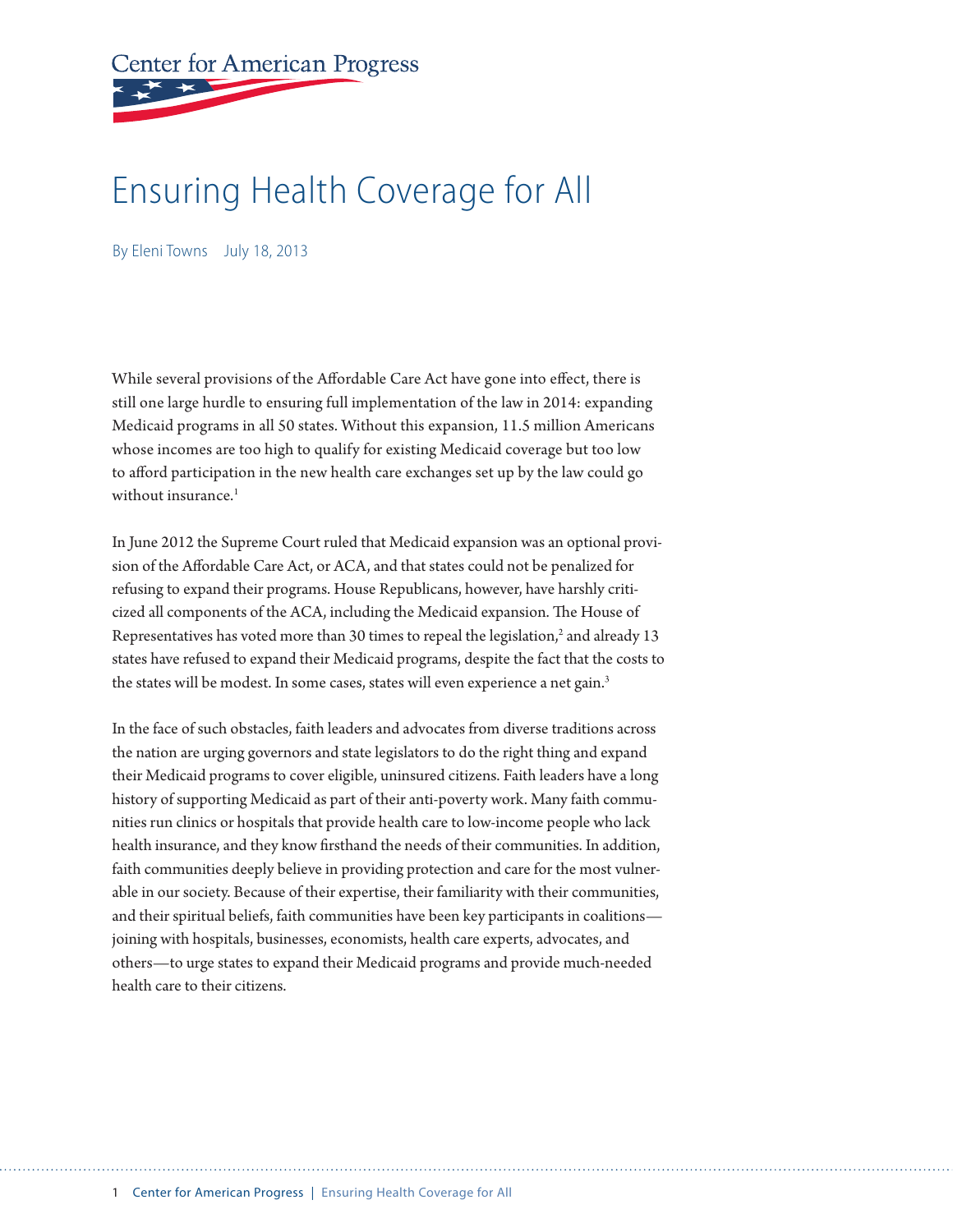# Why we need to expand Medicaid

The Medicaid expansion will substantially strengthen states' safety nets for their poorest residents at little cost to states.<sup>4</sup> If enacted, the expansion covers all people with incomes up to 138 percent of the poverty line, which in 2013 is \$15,417 for individuals and \$26,347 for a family of three.<sup>5</sup> The federal government will pay for 100 percent of the expansion population until 2017. After that the federal government's match rate will start to decline, but even when the state contribution rates hit their peak in 2020, states will only be responsible for 10 percent of the costs. This allows already cash-strapped states to spend less money on costly uncompensated care and frees up resources to be used elsewhere.

Without the expansion as intended under the Affordable Care Act, millions of lowincome Americans will fall into a coverage gap and be excluded from health care insurance. When writing the law, Congress intended that the poorest Americans would gain health care coverage through Medicaid, while those with slightly higher incomes would be able to buy private coverage through the exchanges with the assistance of federal subsidies. In states where the Medicaid program is not expanded, many low-income workers and families will be ineligible for Medicaid, as well as for the subsidies under the Affordable Care Act that help people above the poverty line afford health care coverage through an exchange plan.

A person with income at 90 percent of the federal poverty line in a state that does not expand Medicaid, for example, would be forced to pay the full price for insurance coverage. Someone in the same state earning slightly more—at 100 percent of the federal poverty line—would receive a federal subsidy to make purchasing coverage through the state's exchange more affordable. Within this coverage gap, those living just above the poverty line will be forced to pay higher premiums for their coverage. Those living below that level almost certainly will still be without insurance and paying extremely high out-of-pocket costs. These financial burdens will also affect families who support the elderly or other low-income individuals, and health care providers who will absorb the health costs of those without insurance and those who rely on hospitals or charitable centers for their health care.<sup>6</sup>

# Why faith leaders and advocates are important allies

Faith-based coalitions addressing health care are diverse, in part because the issue is an important moral value within virtually all faith traditions. Religious advocates have created coalitions of Catholic, Protestant, Jewish, Buddhist, Muslim, Unitarian Universalist, and other faiths because protecting the poor and sick is an essential tenant of all major religions. Inspired by these values, faith communities have long spoken out for reforming the health care system to ensure that the vulnerable have access to care. These communities have found common ground and repeatedly collaborated on addressing local, national, and global health concerns.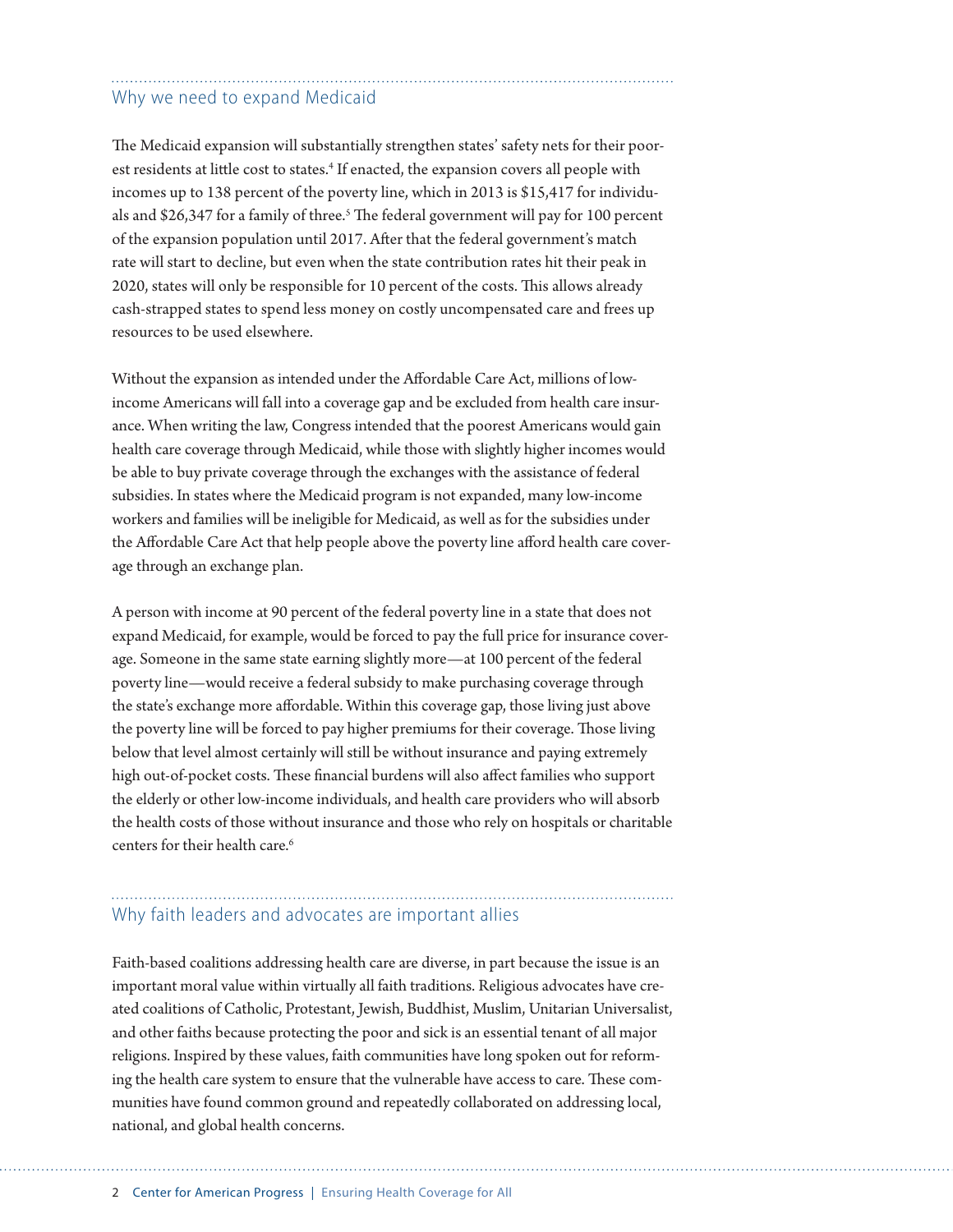Most faith communities have long supported Medicaid as an important safety net to protect the poor and sick. In fact, faith groups filed an amicus brief in support of Medicaid expansion under the Affordable Care Act,<sup>7</sup> articulating the moral imperative for the program. In 2011 many religious denominations signed an interfaith statement in support of Medicaid and Medicare because of their protection of what is "at the heart of our sacred texts"—caring for the most vulnerable, particularly America's low-income women, men, children, and people with disabilities.<sup>8</sup>

#### Building on established, successful networks

Faith leaders and advocates have been able to build upon already-established networks and structures that were active in the Affordable Care Act of 2010. As key advocates in supporting the ACA, the U.S. Conference of Catholic Bishops,<sup>9</sup> the United Methodist Church,<sup>10</sup> the Evangelical Lutheran Church in America,<sup>11</sup> the Episcopal Church,<sup>12</sup> the Union for Reform Judaism, $^{13}$  the Central Conference of American Rabbis, $^{14}$  and many others engaged in the health care debate and were key to the bill's passage, developing staff policy expertise, religious resources, and networks of organizers. These organizations have continued to champion the law, and denominational staffers and coalitions, such as the Washington Interreligious Staff Community Health Care Working Group, are now working to expand Medicaid.

Faithful Reform in Health Care, an interfaith coalition of organizations founded to advocate for health care reform, has continued to educate and connect faith communities through monthly conference calls to share best practices related to implementation of the ACA, including Medicaid expansion.<sup>15</sup> Similarly, the National Council of Jewish Women, or NCJW, is working with its local affiliates in Missouri, Texas, Illinois, Pennsylvania, and elsewhere, as well as with interfaith coalitions, to expand Medicaid. Last spring, 350 NCJW advocates came to Washington, D.C., to learn more about Medicaid as an economic justice issue.<sup>16</sup>

In Texas, Dallas Area Interfaith began several years ago to advocate for health care reform. After speaking with the more than 3,000 members of their group, Dallas Area Interfaith determined that health care was a primary concern within their community and began advocacy for the ACA.<sup>17</sup> When Gov. Rick Perry (R-TX) announced last July that he would not expand Medicaid, the group sprang into action once again.<sup>18</sup>

Gwen Lummus, chair of the health care committee at Dallas Area Interfaith, said faith leaders felt it was unacceptable for a state as wealthy as Texas—with the highest rate of uninsured people in the nation—to refuse expanding Medicaid to 1,798,314 more Texans if there was an opportunity to do so.<sup>19</sup> Even though they knew it would be difficult to push Gov. Perry and the Republican-majority legislature to reverse their stance, the coalition of religious leaders began working with other faith congregations in the state to build upon the networks established during the health care debate and to raise public awareness and create political pressure for the expansion.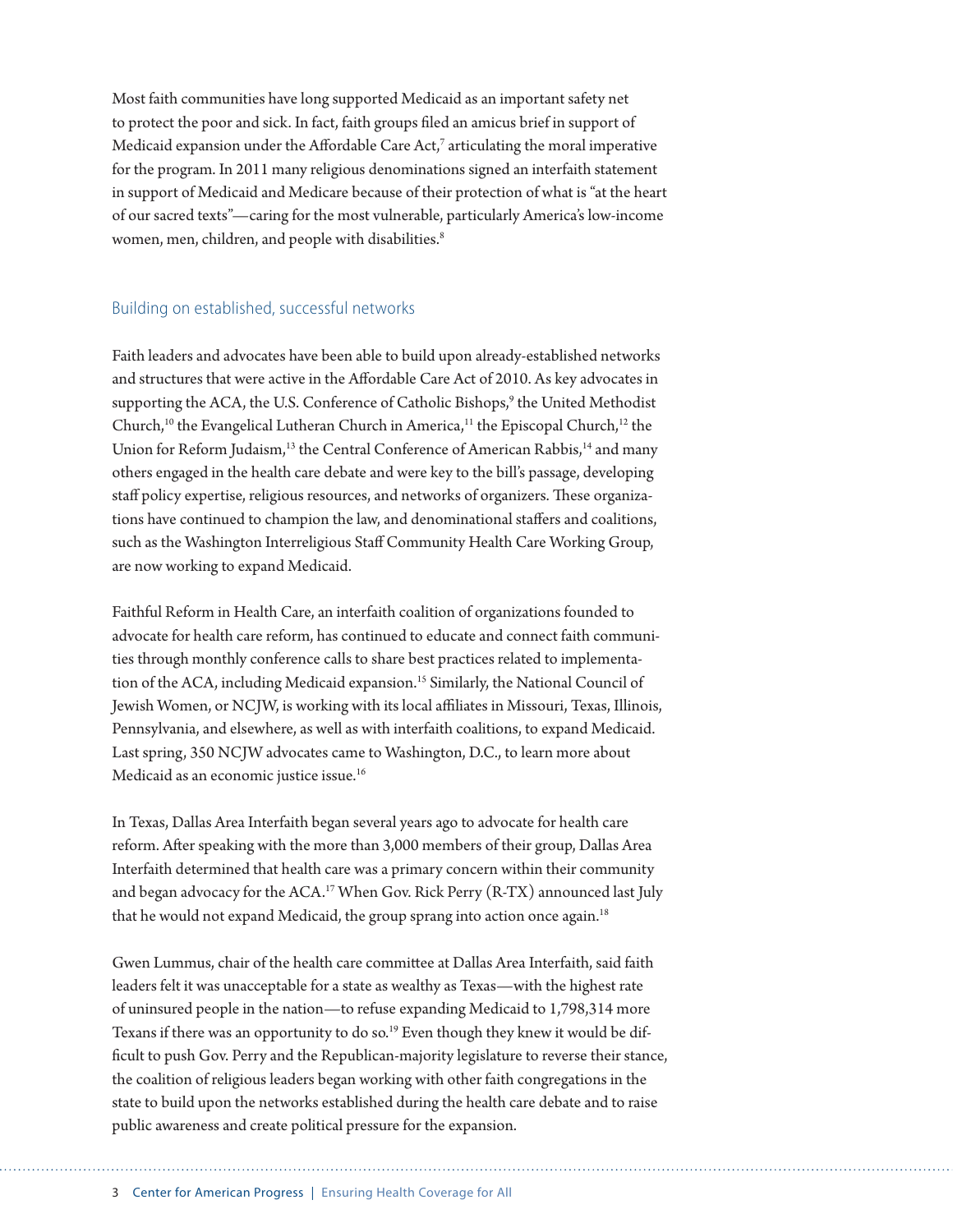The group held private meetings with business owners, community leaders, hospitals, and elected officials. They sponsored public events, press conferences, and rallies, including one with more than 200 faith leaders from diverse faith traditions on the steps of the Capitol in Austin.20 They also garnered more than 5,000 signatures from people of faith calling for Medicaid expansion.<sup>21</sup> Although Gov. Perry and the Republican state legislature refused to budge, the efforts of faith communities received statewide attention, and Gov. Perry has had to publically defend his decision three times since these faith groups began organizing.<sup>22</sup>

#### Unusual coalitions are forming to make the case

Because faith communities are strong supporters of Medicaid, some of those who are otherwise against the Affordable Care Act—or who stayed on the sidelines during the debate—are joining forces to support Medicaid expansion. The U.S. Conference of Catholic Bishops is supporting this expansion despite the fact that it opposed the passage of the ACA and many of its members are currently involved in the lawsuits against the contraception-coverage requirement in the  $act.^{23}$ 

Tracy Moebius of the First Unitarian Universalist Church of Columbus, Ohio, and a member of BREAD, an interfaith group that is advocating for Medicaid expansion in the state, points out that "expanding Medicaid is not the same as endorsing the Affordable Care Act." In fact, conservative groups such as Ohio Right to Life and the Ohio Catholic Conference, who are opposed to the ACA, favor expanding Medicaid.<sup>24</sup>

Ohio Right to Life President Mike Gonidakis has lobbied lawmakers for Medicaid expansion and suspects that "there's a lot more people who identify themselves as conservatives who support this than those who do not. From a faith-based social conservative perspective, I struggle to find anybody who can tell me this isn't a good idea."<sup>25</sup>

In Pennsylvania, 1,350 Roman Catholic nuns, priests, and brothers, representing 19 different religious congregations, signed a letter to Gov. Tom Corbett (R) urging him to expand Medicaid coverage to nearly 700,000 uninsured residents.<sup>26</sup> In Louisiana, the Leadership Conference of Women Religious, the largest group of nuns in America, urged Catholic Gov. Bobby Jindal (R) to reverse his refusal to expand Medicaid, reminding him of Catholic teachings to care for the poor.<sup>27</sup> In Mississippi, the annual Catholic Day at the Capitol focused on Medicaid expansion and brought parishioners from the Gulf Coast and Jackson to urge legislators to show compassion and extend Medicaid.<sup>28</sup>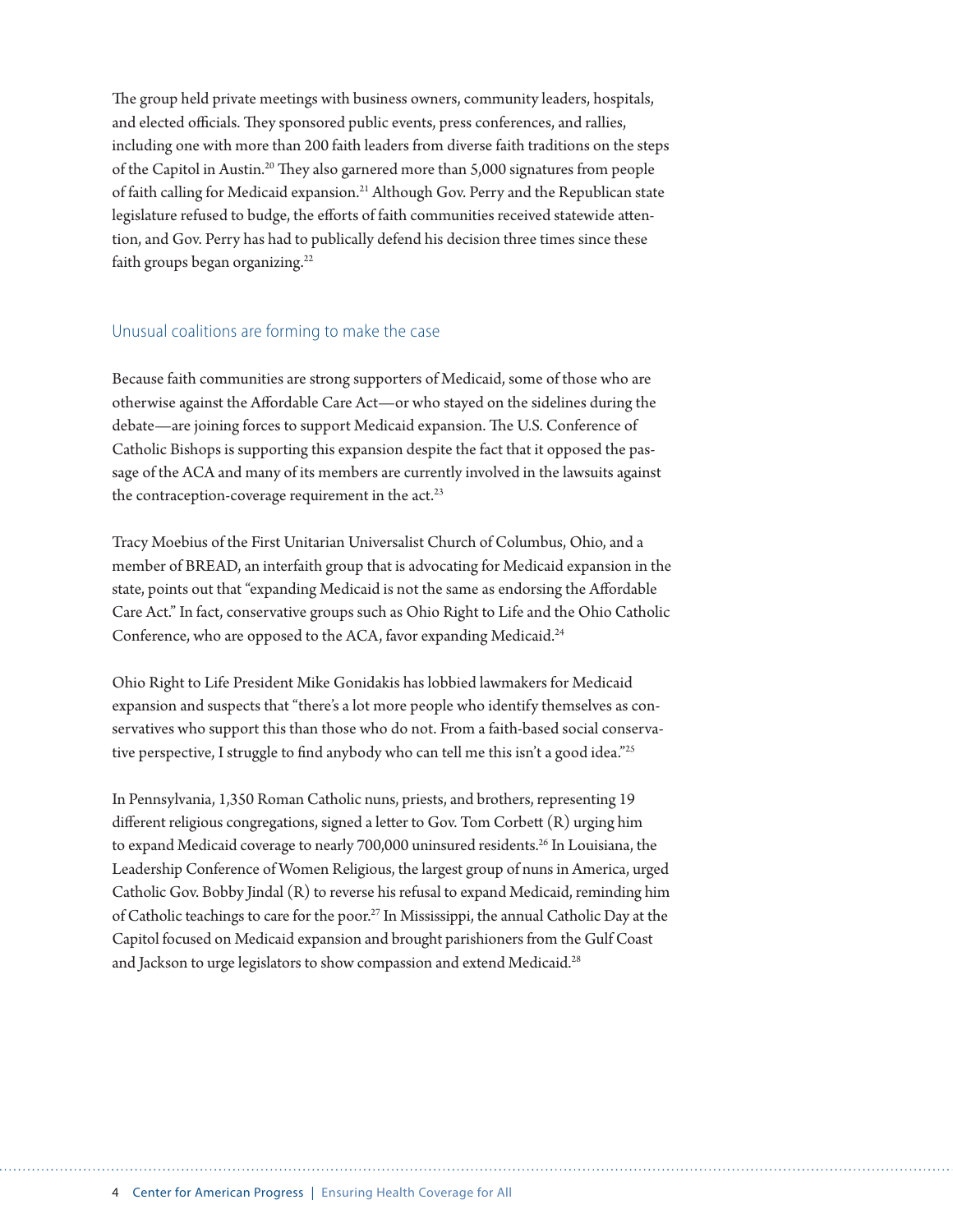#### The role of faith-based health care providers

Faith-based clinics and hospitals can speak to the moral concerns of their communities. As providers, however, they can speak to the health needs of their communities as well.

Methodist Healthcare Ministries of South Texas, Inc., for example, a faith-based healthservices organization that has provided care for low-income and uninsured families since 1995, found that Medicaid expansion for Texas residents will not only benefit the state's uninsured but also the hospitals that serve them and the local governments that support them.\* This is because hospitals and local governments spend far more on piecemeal health care for low-income people than the state will be expected to pay for the Medicaid expansion.

What's more, under the ACA, hospitals will receive a lower disproportionate share of hospital payments because the health care law assumed the expanded Medicaid program would cover low-income Americans. Without the Medicaid expansion, which is designed to offset these cuts, hospitals in states that don't expand will be financially strained.

Robin Bachman, assistant vice president of government affairs and public policy at Sisters of Charity Health System, a nonprofit Catholic health system that operates a medical center in downtown Cleveland, Ohio, has also expressed concern about the loss of federal funding without the expansion of Medicaid in her state. "If the General Assembly does not expand Medicaid," she said, "they are making it much harder for us to do our work."29

Clinics are also facing financial strains due to an increase in demand; there are simply more patients. This increase is due to higher rates of unemployment, with workers having lost their insurance as a result of losing their job, and underemployment, with workers not receiving health insurance in the first place. In Kansas, two faith-based clinics from the Sisters of Charity of Leavenworth Health System experienced a 32 percent increase in patient visits last year alone, due mainly to these high rates of unemployment and underemployment. The clinics are hoping the expansion will go into effect in Kansas so that they can support the increased demand for health care.<sup>30</sup>

Across the country, faith-based providers such as the Catholic Health Association, as well as nonprofits that provide care, such as Catholic Charities of Mississippi and Idaho, are actively supporting Medicaid expansion.31 Jeff Korsmo, president and CEO of Via Christi Health, the largest health care system in Kansas, wrote a column in *The Morning Sun* saying that the religious founders of the hospital "instilled in our health ministry the moral conviction that every person deserves access to health care" and that Medicaid expansion was both the morally and fiscally right thing to do.<sup>32</sup>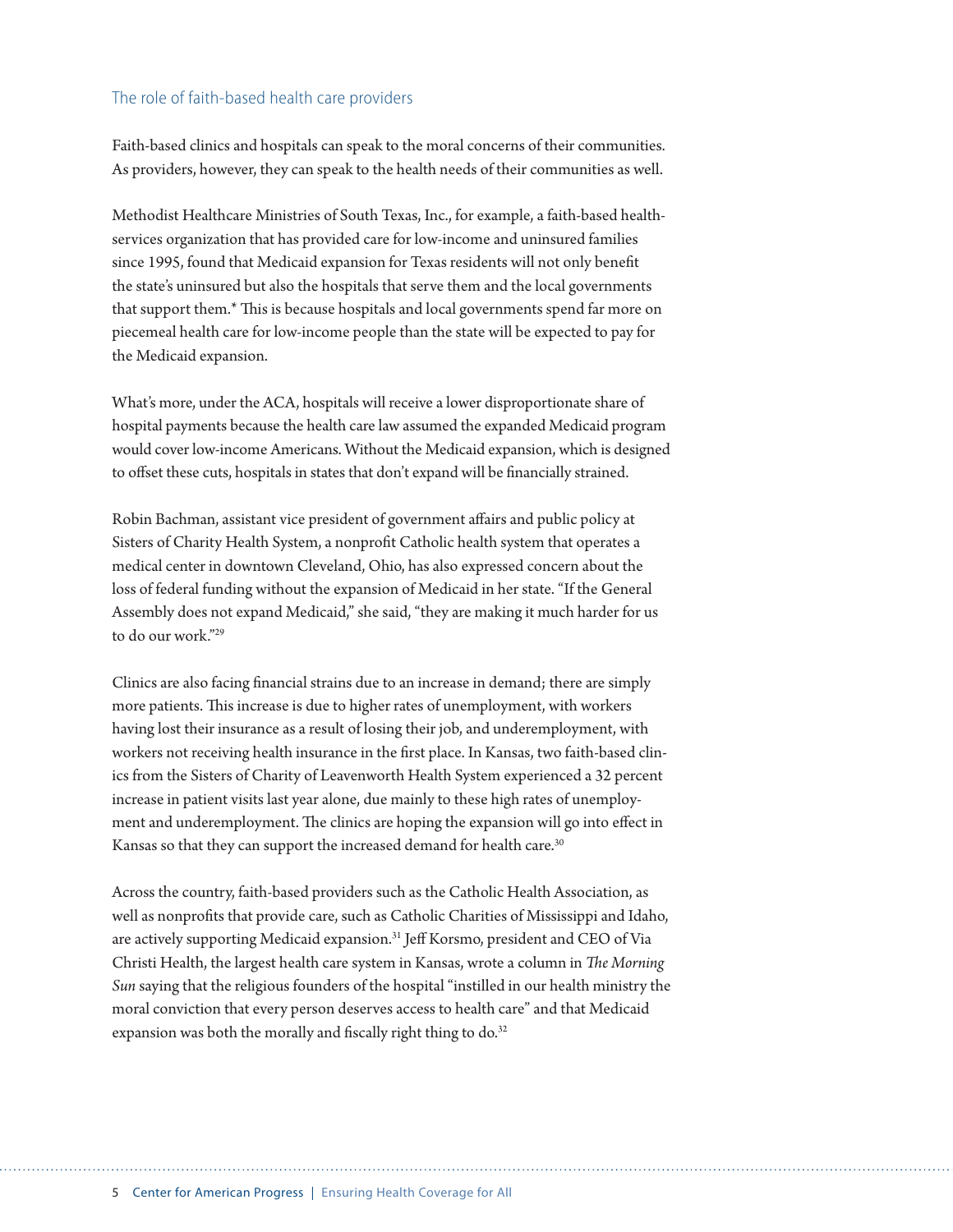### How faith communities are helping

Faith leaders have given a voice to important policy issues throughout American history, providing a moral and values framework and calling Americans and their representatives to action when policies do not reflect the nation's societal values. Once again, faith groups from diverse religious communities are speaking up to raise public awareness about the Medicaid expansion.

#### Giving visibility to the issue and articulating the value

Last September more than 100 faith leaders sent a public letter to governors in seven states, urging them to expand Medicaid. Rev. Jennifer Butler, executive director of Faith in Public Life and one of the signatories, said, "It's unconscionable that politicians would even consider refusing to accept" the expansion since it will "save lives and alleviate suffering for poor families without straining state budgets."33

Sister Simone Campbell, executive director of NETWORK, a national Catholic social justice lobby, and organizer of "Nuns on the Bus," a tour that called for an economy for the 100 percent, called Medicaid expansion "a pro-life stance" because it assists lowincome Americans in all stages of life. A *New England Journal of Medicine* study found that the adult death rate dropped by 6 percent in states that have already expanded Medicaid.<sup>34</sup> Similar to the earlier bus tour, the Catholic sisters are now touring states by bus to call for a health care system that includes all Americans. "We are all our brothers' and sisters' keepers," said Sister Mary Ellen Lacy of NETWORK. She believes it is important to ignite a national conversation that will spur Americans to hold governors responsible for their decisions.35

#### Educating local communities about state programs

A significant hurdle to the successful implementation of several components of the Affordable Care Act is the lack of public awareness about the benefits of those components, including Medicaid expansion. Even though it has been more than three years since the Affordable Care Act became law, for instance, two-thirds of uninsured adults say they do not know what it means for them, according to a poll by the Kaiser Family Foundation.<sup>36</sup> As community educators and conveners, faith leaders and advocates are using their institutional resources and prominent voices to share information about health care reform with their congregants and communities.

Faith leaders have disseminated information through congregational newsletters and pamphlets, information sessions at support groups and adult education classes, healing and spiritual services, and other meetings. This is not a new role for faith leaders, who have long engaged in educational campaigns around health care and prevention, such as smoking, heart disease, diabetes, and HIV/AIDS.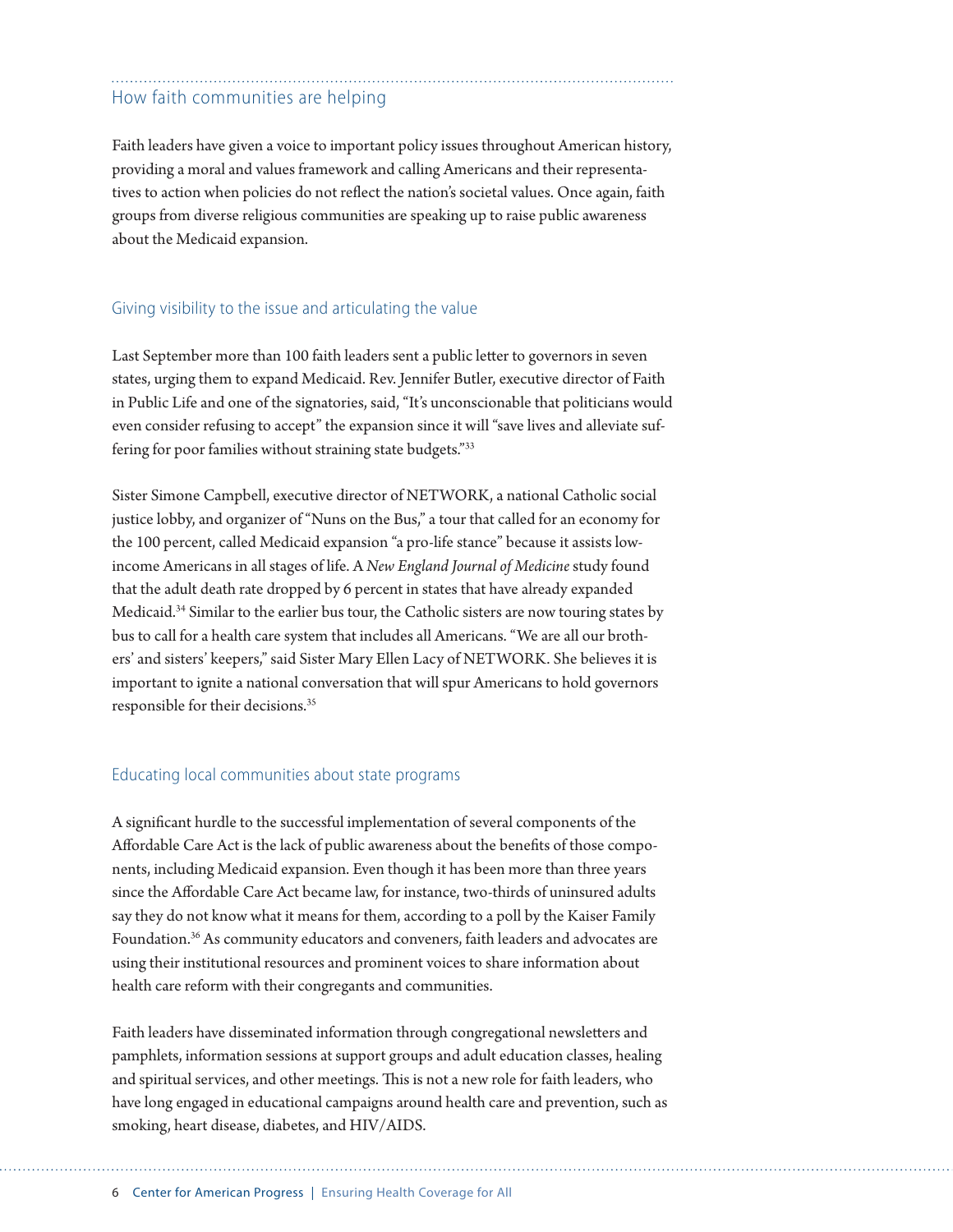In Illinois, the Campaign for Better Health Care last year trained 32 faith leaders on the health care law, focusing especially on the new state exchanges and Medicaid expansion.37 These leaders are now raising awareness and disseminating information within their congregations. The Campaign for Better Health Care also supports an annual faith campaign called "Sound the Alarm," which aims to raise awareness on matters of health care justice.38 This year more than 150 congregations participated by ringing bells or playing other instruments relevant to their religious services and preaching sermons, holding vigils, sponsoring forums, and circulating church bulletins that included information about the state exchange program and Medicaid expansion.<sup>39</sup>

Faith leaders are also teaming up with health care and advocacy organizations such as Families USA and Raising Women's Voices. These groups provide state-based resources through reports and educational forums to spell out the benefits of Medicaid expansion, including how many dollars the state can save by instituting it. These collaborations equip faith leaders with the knowledge and resources to supplement their moral arguments with medical and economic information.

#### Coming together across faiths for state-level action

Faith communities are joining across denominations and faith traditions to urge their state legislators to expand Medicaid. National groups such as NETWORK, the National Council of Jewish Women, and Faithful Reform have provided toolkits or other support to local leaders.40 Because each state has its own political landscape and will be uniquely affected by the expansion, however, local groups are leading on-theground advocacy efforts.

Through public sign-on letters, meetings with elected officials, vigils, and public rallies, local leaders are banding together to make the moral case for the expansion. Missouri Faith Voices, a statewide network of 200 congregations and faith-based community organizations, has made the Medicaid expansion a key component of its work. More than 200 clergy from within the network met with Missouri Gov. Jay Nixon (D) and 80 state legislators to discuss the theological roots and community impacts of the potential expansion.<sup>41</sup> Later, after an unsuccessful meeting with Sen. Kurt Schaefer  $(R)$ , clergy published an open letter and pressed for a meeting with the editorial board of *The Columbia Daily Tribune* to continue to push for the expansion.

Other groups have used advocacy days and rallies to reach lawmakers. In South Carolina, the South Carolina Christian Action Council, which represents 1 million churchgoers, organized an advocacy day to urge Gov. Nikki Haley (R) to expand Medicaid.42 In Oklahoma, an ecumenical group of faith leaders have participated in rallies and news conferences at the state capitol to urge Gov. Mary Fallin (R) to reconsider her decision to refuse these federal funds.<sup>43</sup> In Tennessee, Clergy for Justice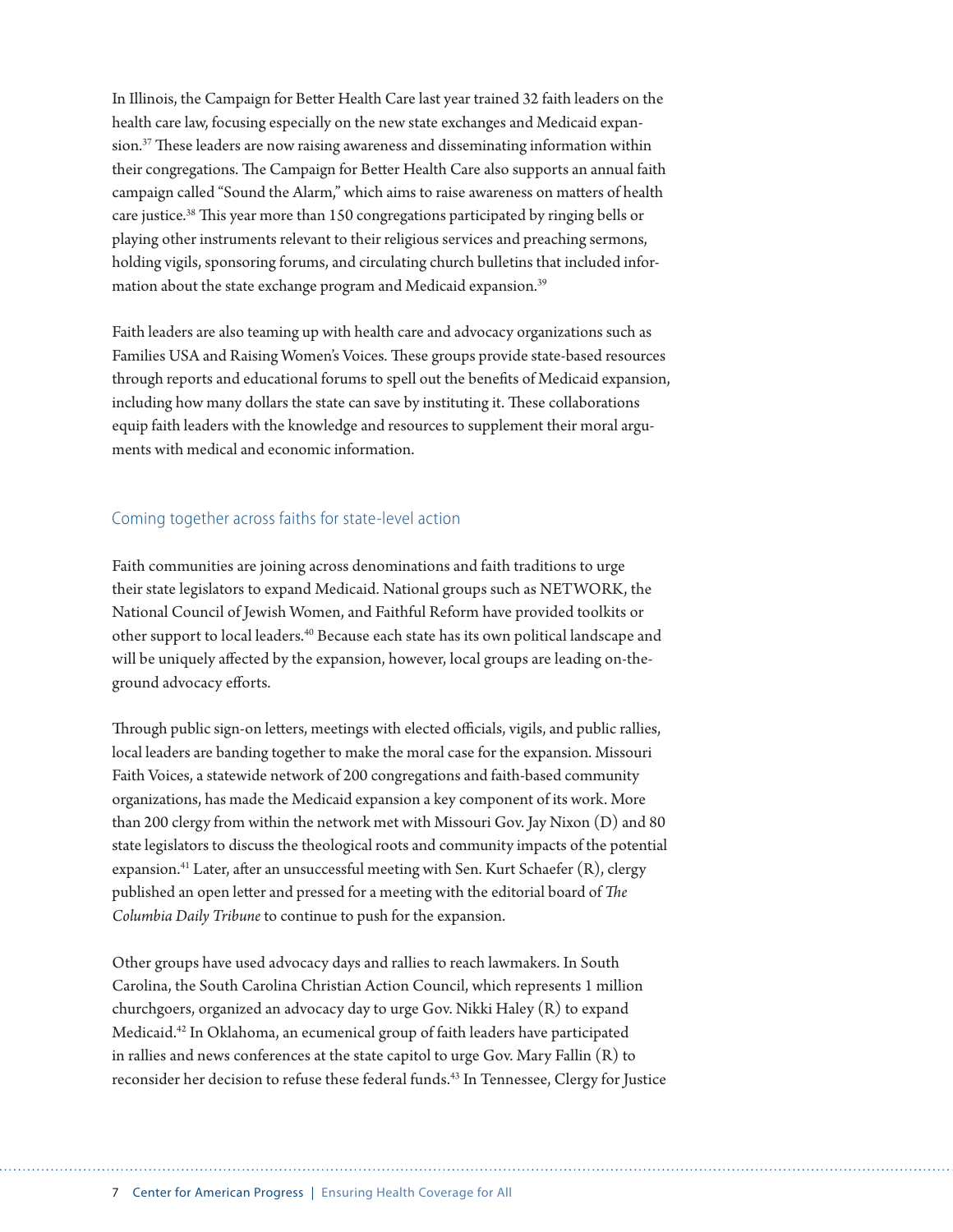delivered baskets of loaves of bread and fish to legislators, a symbol of the story of Jesus feeding the masses when there was barely enough for a few.\* Rev. Thomas Kleinert, senior minister of Vine Street Christian Church in Nashville and a member of the group, believes the opportunity for thousands of Tennesseans to gain access to health care is the opportunity to "strengthen the fabric of our families and communities." According to Kleinert, "We aren't called to be miracle workers who do wonders with scarce resources; rather we are called to fully participate in the ongoing miracle of overflowing divine generosity and human community."<sup>44</sup>

## Success stories from the states

Since the 2012 elections, eight Republican governors—in Nevada, New Mexico, Arizona, New Jersey, North Dakota, Michigan, Florida, and Ohio—have broken from the mold and thrown their support behind the program. Gov. Chris Christie (R-NJ) said the choice to accept the Medicaid expansion was simple. "We are putting people first," said Christie. "We have an opportunity to ensure that even a greater number of New Jerseyans who are at or near the poverty line will have access to critical health services beginning in January 2014."45

Many Americans, including representatives, have been moved by the moral call for the expansion. In New Mexico, the New Mexico Conference of Catholic Bishops, the New Mexico Conference of Churches, Lutheran Advocacy Ministry, and Comunidades en Acción y de Fé, joined a coalition of 50 secular community and health organizations to urge Gov. Susan Martinez (R) to expand Medicaid.<sup>46</sup> In January Gov. Martinez announced that her state would participate in the program, potentially extending health coverage to nearly 170,000 low-income uninsured New Mexicans.

Similar victories have been won in Colorado and Arizona, where faith leaders organized by Together Colorado and the PICO National Network, a national network of faithbased community organizations, joined advocates to call for Medicaid expansion. Both states have plans to expand their Medicaid programs; Gov. Jan Brewer (R-AZ) even defended her decision by arguing its moral importance.<sup>47</sup>

#### More work needs to be done

Where state lawmakers or legislatures continue to oppose the expansion of Medicaid, faith-based groups are continuing their fight by linking moral arguments with the financial incentives for the expansion.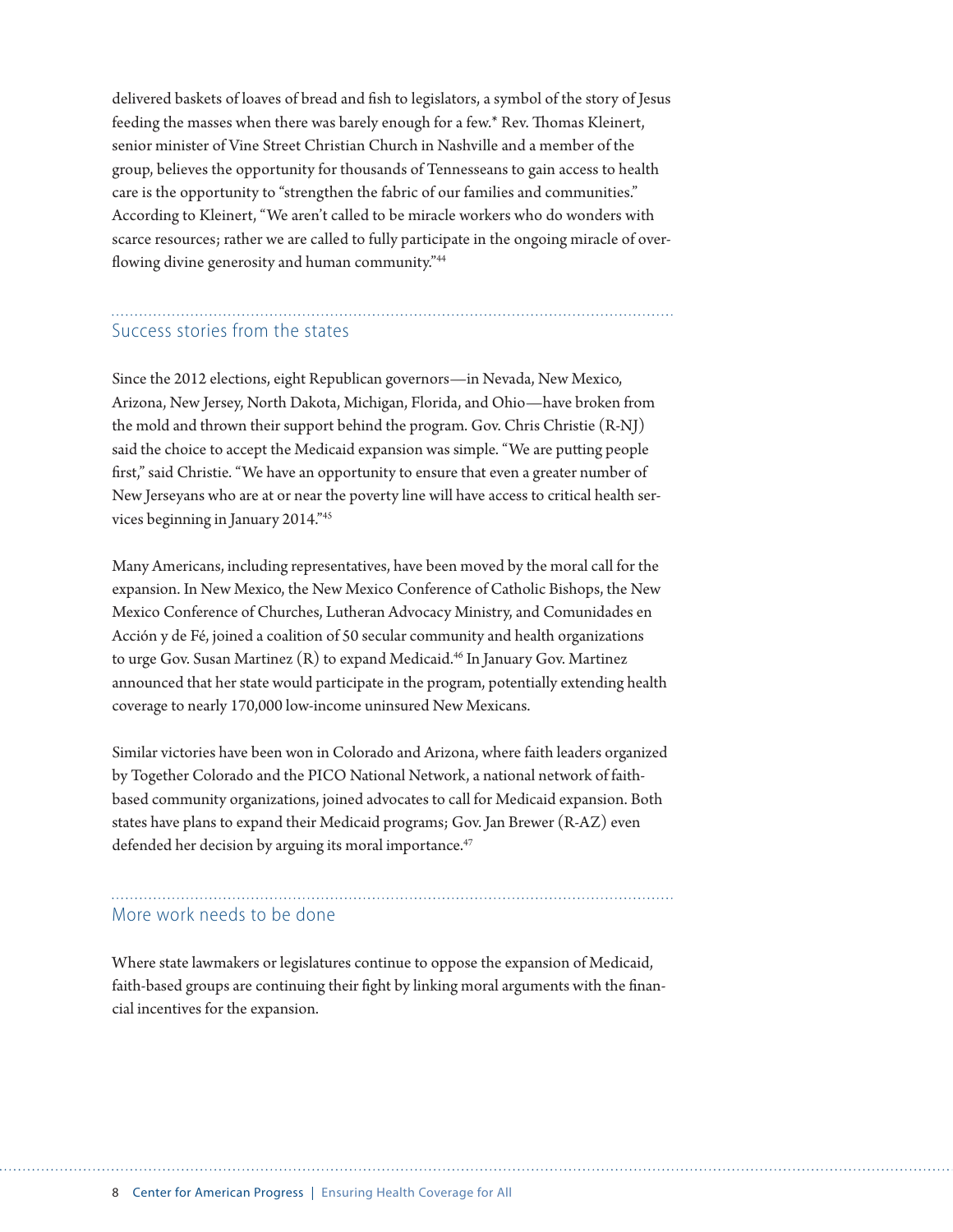In Ohio, for example, faith leaders won a significant victory, gaining Republican Gov. John Kasich's support for Medicaid expansion by articulating the moral imperative of the program. In his State of the State address, Gov. Kasich cited his Christian beliefs as one of the reasons for his support of the expansion, saying, "I can't look at the disabled, I can't look at the poor, I can't look at the mentally ill, I can't look at the addicted and think we ought to ignore them."48 Gov. Kasich, however, failed to gain enough support among his fellow GOP legislators to support the expansion. Faith groups across the state, such as BREAD, the Religious Coalition for Reproductive Choice, Greater Cleveland Congregations, the Ohio Council of Churches, and PICO groups, have continued to put pressure on legislators, joining with the larger campaign for Medicaid expansion, the Ohio Alliance for Health Transformation, to merge a moral argument with the financial argument.<sup>49</sup>

Tracey Lind, dean of Trinity Episcopal Cathedral in Cleveland and co-chair of Greater Cleveland Congregations, a coalition of 40 religious groups that has called on the state to expand Medicaid, believes the financial implications and the moral value of the expansion go hand in hand. She believes it is important that the state does not lose out on the billions of tax dollars that will be spent in the state. "I think fiscal responsibility is another word for stewardship," said Lind. "And I believe there is a moral imperative. I think it's fiscal irresponsibility not to participate."50 Medicaid expansion would extend health care coverage to 684,000 Ohioans and provide more than \$53 billion in federal dollars, increasing not only health care coverage but also jobs and tax revenue for the state. Faith leaders in Ohio have been working to educate the public and their legislatures about these financial incentives through private meetings, public letters, and rallies.<sup>51</sup>

Ohio faith leaders are not the only ones touting the impact of Medicaid expansion by the dollars saved by state and local communities. In Virginia, faith leaders are sharing a study by the Commonwealth Institute that found the state can make the Medicaid expansion pay for itself, netting \$555 million over the next eight years.<sup>52</sup> In Texas, Dallas Area Interfaith often explains the Medicaid expansion program as a return of tax dollars to state and local communities, and that to reject the expansion is to give Texas money to the federal government, a framing that resonates with many in the state.<sup>53</sup>

In Oklahoma, the financial argument has been an important piece of faith leaders' organizing efforts. Rev. Stan Basler of Oklahoma City stressed the importance of both the financial argument and the moral argument in a NewsOK op-ed last April:

*The choice is between sustaining the lives of the poor versus speculation about financial sustainability three years from now. In the meantime the health care-related economy should grow and nonurban medical care will be bolstered. Most importantly, lives will be saved, as will the dignity of the poor and working poor.*54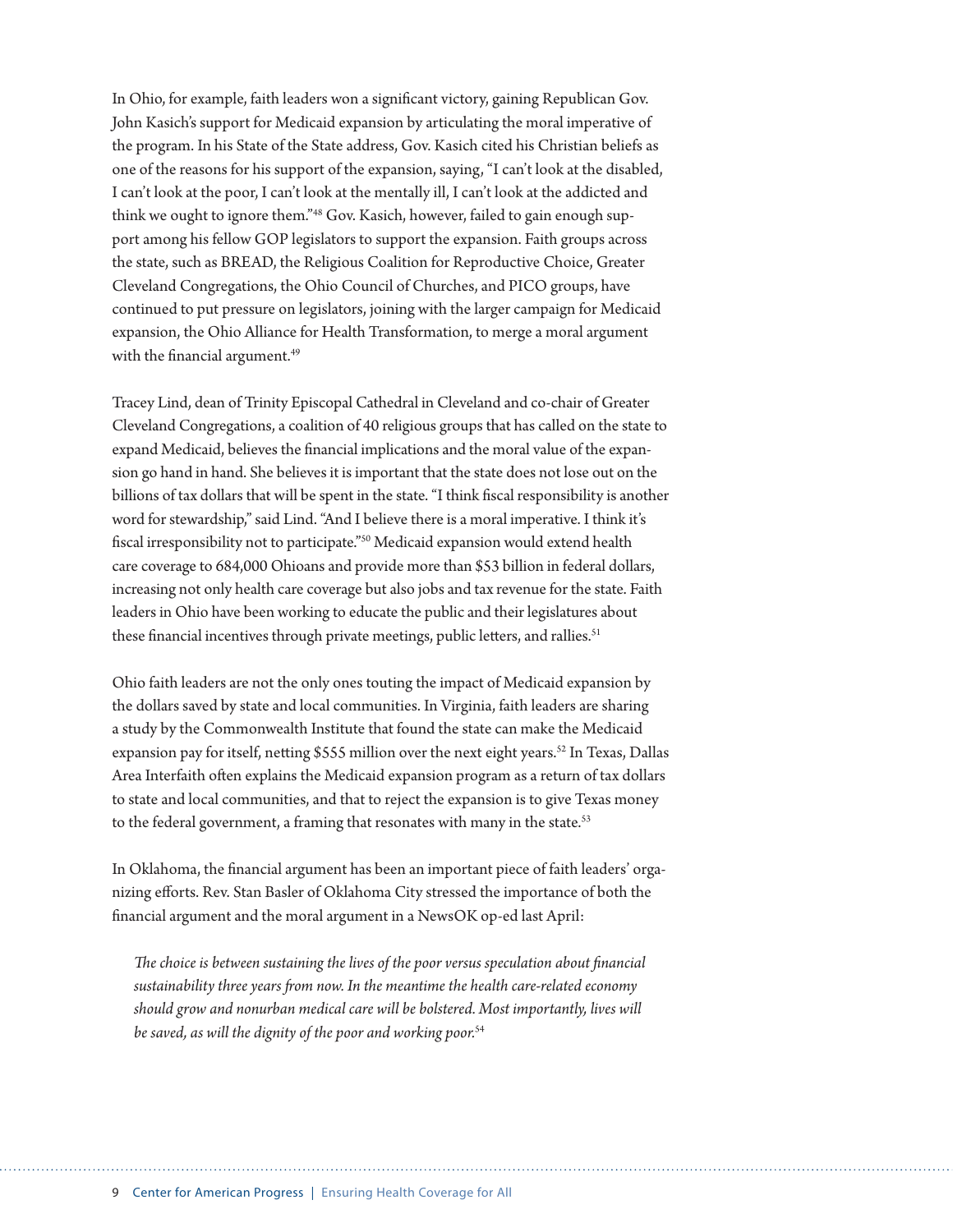### Moving forward

Faith communities across the country are engaged on the issue of Medicaid expansion because it will impact their congregants and communities. But these faith communities and their leaders are not losing hope.

Because a state can join the Medicaid expansion program at any time in the future, advocates have vowed to continue to organize until their legislatures support the expansion. Successful advocacy efforts this year are models for other states that continue to push for reform.

Where secular advocates have united with faith leaders to ensure that legislatures are educated about the financial incentives, and where citizens are made aware of the health benefits as well as the moral injustice of denying low-income workers and families access to care, coalitions have been able to build strong movements in support of the expansion.

*Eleni Towns is a Research Associate with the [Faith and Progressive Policy Initiative](http://www.americanprogress.org/projects/faith/view/) at the Center for American Progress. For more on this initiative, please see its project page.*

*Correction, July 23, 2013: The original version of this issue brief incorrectly stated the year that Methodist Healthcare Ministries of South Texas, Inc., began; the correct year is 1995. The brief also incorrectly stated the name of Clergy for Justice.*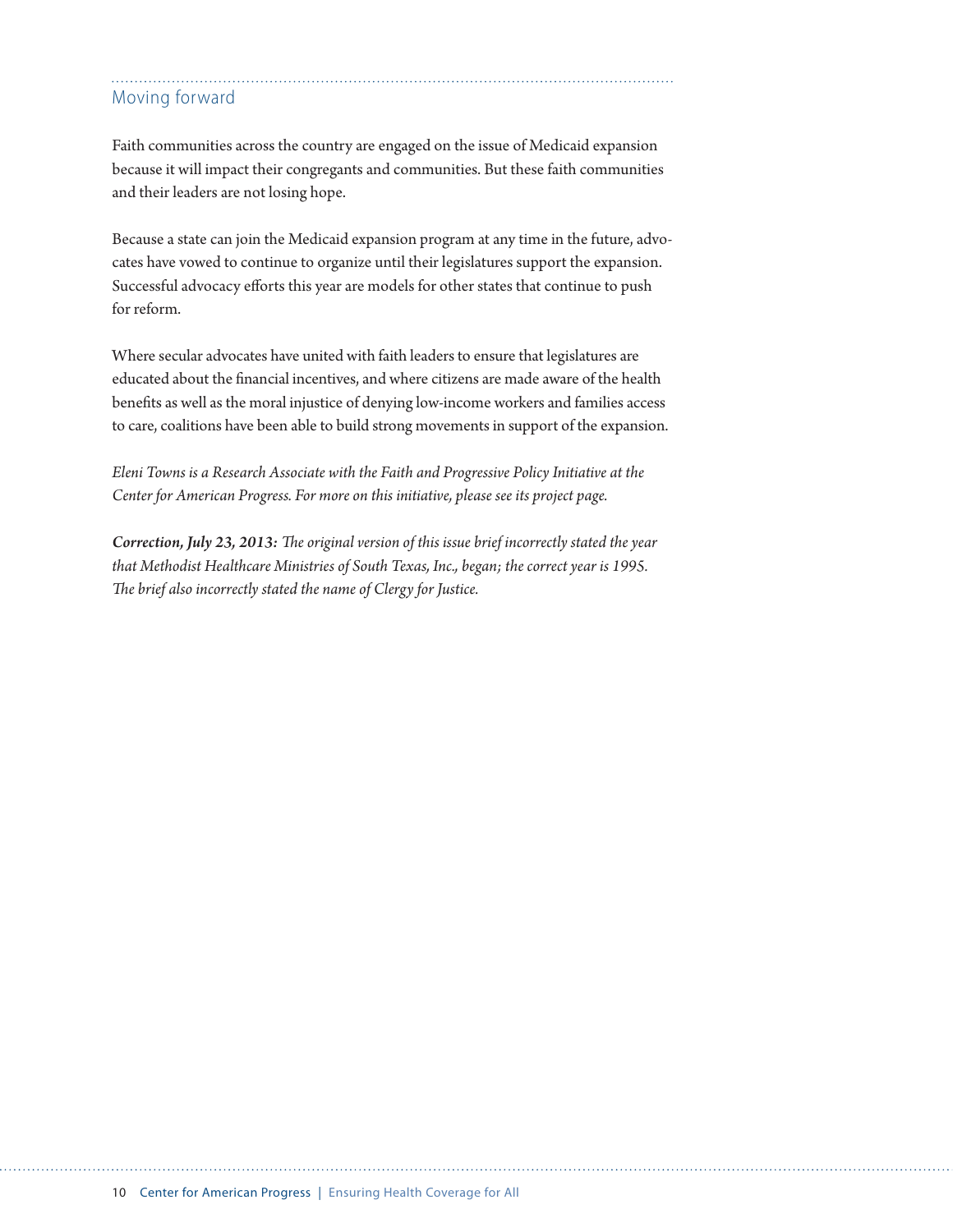#### Endnotes

- 1 Genevieve M. Kenney and others, "Opting Out of the Medicaid Expansion under the ACA: How Many Uninsured Adults Would not Be Eligible for Medicaid?" (Washington: Urban Institute, 2012), available at [http://www.urban.org/](http://www.urban.org/UploadedPDF/412607-Opting-Out-of-the-Medicaid-Expansion-Under-the-ACA.pdf) [UploadedPDF/412607-Opting-Out-of-the-Medicaid-Expan](http://www.urban.org/UploadedPDF/412607-Opting-Out-of-the-Medicaid-Expansion-Under-the-ACA.pdf)[sion-Under-the-ACA.pdf](http://www.urban.org/UploadedPDF/412607-Opting-Out-of-the-Medicaid-Expansion-Under-the-ACA.pdf).
- 2 [Igor Volsky](http://thinkprogress.org/author/igor/) and [Jeff Spross,](http://thinkprogress.org/author/jspross/) "Groundhog Day: Republicans Yet Again Pledge To 'Replace' Obamacare As Soon As They 'Repeal' It," ThinkProgress, July 11, 2012, available at [http://](http://thinkprogress.org/health/2012/07/11/514433/groundhog-day-republicans-pledge-to-replace-obamacare-as-soon-as-they-repeal-it/) [thinkprogress.org/health/2012/07/11/514433/groundhog](http://thinkprogress.org/health/2012/07/11/514433/groundhog-day-republicans-pledge-to-replace-obamacare-as-soon-as-they-repeal-it/)[day-republicans-pledge-to-replace-obamacare-as-soon-as](http://thinkprogress.org/health/2012/07/11/514433/groundhog-day-republicans-pledge-to-replace-obamacare-as-soon-as-they-repeal-it/)[they-repeal-it/.](http://thinkprogress.org/health/2012/07/11/514433/groundhog-day-republicans-pledge-to-replace-obamacare-as-soon-as-they-repeal-it/)
- 3 Center on Budget and Policy Priorities, "Guidance on Analyzing and Estimating the Cost of Expanding Medicaid" (2012), available at [http://www.cbpp.org/files/CBPP-memo-on](http://www.cbpp.org/files/CBPP-memo-on-medicaid-expansion-costs.pdf)[medicaid-expansion-costs.pdf](http://www.cbpp.org/files/CBPP-memo-on-medicaid-expansion-costs.pdf).
- 4 Ibid.
- 5 Sarah Baron, "10 Frequently Asked Questions About Medicaid Expansion," Center for American Progress, April 2, 2013, available at [http://www.americanprogress.org/issues/](http://www.americanprogress.org/issues/healthcare/news/2013/04/02/58922/10-frequently-asked-questions-about-medicaid-expansion/) [healthcare/news/2013/04/02/58922/10-frequently-asked](http://www.americanprogress.org/issues/healthcare/news/2013/04/02/58922/10-frequently-asked-questions-about-medicaid-expansion/)[questions-about-medicaid-expansion/.](http://www.americanprogress.org/issues/healthcare/news/2013/04/02/58922/10-frequently-asked-questions-about-medicaid-expansion/)
- 6 Joy Moses, "Strengthening families and communities" (Washington: Center for American Progress Action Fund, 2012), available at [http://www.americanprogressaction.org/](http://www.americanprogressaction.org/wp-content/uploads/2012/11/Indicators_ALL-1.pdf) [wp-content/uploads/2012/11/Indicators\\_ALL-1.pdf](http://www.americanprogressaction.org/wp-content/uploads/2012/11/Indicators_ALL-1.pdf).
- 7 Brief of *Amici Curiae* Faithful Reform In Health Care And The Wisc Health Care Working Group In Support Of Respondent's Position On Medicaid, *State Of Florida, et al*., *Petitioners*, *v. U.S. Dept. Of Health & Human Services, et al.*, U.S. Court of Appeals for the Eleventh Circuit (2011) (No. 11-400), available at [http://www.faithfulreform.org/storage/frhc/](http://www.faithfulreform.org/storage/frhc/AmicusBrief/final.pdf) [AmicusBrief/final.pdf.](http://www.faithfulreform.org/storage/frhc/AmicusBrief/final.pdf)
- 8 Friends Committee on National Legislation, "Interfaith Statement of Principles: Protecting Medicaid and Medicare," available at [http://fcnl.org/issues/domestic/Faith\\_Medi](http://fcnl.org/issues/domestic/Faith_Medicare_Medicaid_principles_with_signatoriesPDF.pdf)[care\\_Medicaid\\_principles\\_with\\_signatoriesPDF.pdf](http://fcnl.org/issues/domestic/Faith_Medicare_Medicaid_principles_with_signatoriesPDF.pdf) (last accessed July 2013).
- 9 Brochure from the Office for Domestic Social Development, U.S. Conference of Catholic Bishops, available at [http://old.](http://old.usccb.org/sdwp/national/brochure1.pdf) [usccb.org/sdwp/national/brochure1.pdf](http://old.usccb.org/sdwp/national/brochure1.pdf) (last accessed July 2013).
- 10 The People of the United Methodist Church, "Right to Health Care," available at [http://www.umc.org/site/apps/nlnet/con](http://www.umc.org/site/apps/nlnet/content.aspx?c=lwL4KnN1LtH&b=5066539&ct=6467671)[tent.aspx?c=lwL4KnN1LtH&b=5066539&ct=6467671](http://www.umc.org/site/apps/nlnet/content.aspx?c=lwL4KnN1LtH&b=5066539&ct=6467671) (last accessed July 2013).
- 11 Evangelical Lutheran Church in America, "Health and Healthcare: Caring for Health: Our Shared Endeavor" (2003), available at [http://www.elca.org/What-We-Believe/Social-](http://www.elca.org/What-We-Believe/Social-Issues/Social-Statements/Health-and-Healthcare.aspx)[Issues/Social-Statements/Health-and-Healthcare.aspx](http://www.elca.org/What-We-Believe/Social-Issues/Social-Statements/Health-and-Healthcare.aspx).
- 12 The Episcopal Church, "Promoting Health Care for All," available at [http://archive.episcopalchurch.org/topic\\_106461\\_](http://archive.episcopalchurch.org/topic_106461_ENG_HTM.htm) [ENG\\_HTM.htm](http://archive.episcopalchurch.org/topic_106461_ENG_HTM.htm) (last accessed July 2013).
- 13 Union for Reform Judaism, "Reform of the Health Care System," available at [http://urj.org/about/union/governance/](http://urj.org/about/union/governance/reso/?syspage=article&item_id=2047) [reso/?syspage=article&item\\_id=2047](http://urj.org/about/union/governance/reso/?syspage=article&item_id=2047) (last accessed July 2013).
- 14 Faithful Reform in Health Care, "National Health Care Resolution," available at [http://www.faithfulreform.org/index.](http://www.faithfulreform.org/index.php?option=com_content&task=view&id=32&Itemid=68) [php?option=com\\_content&task=view&id=32&Itemid=68](http://www.faithfulreform.org/index.php?option=com_content&task=view&id=32&Itemid=68) (last accessed July 2013).
- 15 Rev. Linda Walling, interview with author, November 28, 2012.
- 16 Amy Cotton, interview with author, April 15,2013.

17 Gwen Lummus, interview with author, April 9, 2013.

18 Ibid.

- 20 KXAN, "Faith leaders rally for Medicaid at Capitol," February 20, 2013, available at [http://www.kxan.com/dpp/news/lo](http://www.kxan.com/dpp/news/local/austin/200-faith-leaders-to-rally-for-medicaid)[cal/austin/200-faith-leaders-to-rally-for-medicaid](http://www.kxan.com/dpp/news/local/austin/200-faith-leaders-to-rally-for-medicaid).
- 21 Willie Bennett, interview with author, July 15, 2013.
- 22 Ibid.
- 23 U.S. Conference of Catholic Bishops, Office of the President, "Universal Health Care: Statement from Cardinal Francis George, OMI" (2010), available at [http://old.usccb.org/](http://old.usccb.org/healthcare/cardinal-george-healthcare-statement.pdf) [healthcare/cardinal-george-healthcare-statement.pdf](http://old.usccb.org/healthcare/cardinal-george-healthcare-statement.pdf).
- 24 Steve Palm-Houser, "Faith and health care leaders call for Medicaid expansion at BREAD rally," Examiner.com, April 9, 2013, available at [http://www.examiner.com/article/faith](http://www.examiner.com/article/faith-and-health-care-leaders-call-for-medicaid-expansion-at-bread-rally)[and-health-care-leaders-call-for-medicaid-expansion-at](http://www.examiner.com/article/faith-and-health-care-leaders-call-for-medicaid-expansion-at-bread-rally)[bread-rally](http://www.examiner.com/article/faith-and-health-care-leaders-call-for-medicaid-expansion-at-bread-rally).
- 25 Robert Higgs, "Gov. Kasich invokes 'the Good Book' while urging Medicaid expansion, but Christian conservatives also concerned about costs," *The Plain Dealer*, February 22, 2013, available at [http://www.cleveland.com/open/index.](http://www.cleveland.com/open/index.ssf/2013/02/kasich_invokes_the_good_book_w.html) [ssf/2013/02/kasich\\_invokes\\_the\\_good\\_book\\_w.html](http://www.cleveland.com/open/index.ssf/2013/02/kasich_invokes_the_good_book_w.html).
- 26 NETWORK, "Medicaid Letter Signed by Over 1300 Catholic Sisters, Priests and Brothers Delivered to Pennsylvania Governor Today," Press release, March 20, 2013, available at [http://www.networklobby.org/news-media/press\\_release\\_](http://www.networklobby.org/news-media/press_release_medicaid_letter_PA) medicaid letter PA.
- 27 Laura Maggi, "Health clinics ask Gov. Jindal to continue funding or expand Medicaid," *The Times-Picayune*, January 23, 2013, available at [http://www.nola.com/health/index.](http://www.nola.com/health/index.ssf/2013/01/health_clinics_ask_gov_jindal.html) [ssf/2013/01/health\\_clinics\\_ask\\_gov\\_jindal.html.](http://www.nola.com/health/index.ssf/2013/01/health_clinics_ask_gov_jindal.html)
- 28 Roslyn Anderson, "Medicaid hot topic in faith based gathering," WLOX 13, February 27, 2013, available at [http://www.](http://www.wlox.com/story/21292268/catholics-petition-lawmakers-on-medicaid-expansion-in-mississipp) [wlox.com/story/21292268/catholics-petition-lawmakers](http://www.wlox.com/story/21292268/catholics-petition-lawmakers-on-medicaid-expansion-in-mississipp)[on-medicaid-expansion-in-mississipp](http://www.wlox.com/story/21292268/catholics-petition-lawmakers-on-medicaid-expansion-in-mississipp).
- 29 Sarah Jane Tribble, "Cleveland Clinic, University Hospitals, others plan aggressive push for Ohio Medicaid expansion (poll)," *The Plain Dealer*, April 11, 2013, available at [http://](http://www.cleveland.com/healthfit/index.ssf/2013/04/cleveland_clinic_university_ho_3.html) [www.cleveland.com/healthfit/index.ssf/2013/04/cleve](http://www.cleveland.com/healthfit/index.ssf/2013/04/cleveland_clinic_university_ho_3.html)[land\\_clinic\\_university\\_ho\\_3.html](http://www.cleveland.com/healthfit/index.ssf/2013/04/cleveland_clinic_university_ho_3.html).
- 30 Elvyn Jones, "Busy safety net clinics eye possible Medicaid expansion," *The Mirror*, October 23, 2012, available at [http://](http://www.tonganoxiemirror.com/news/2012/oct/23/busy-safety-net-clinics-eye-possible-medicaid-expa/) [www.tonganoxiemirror.com/news/2012/oct/23/busy](http://www.tonganoxiemirror.com/news/2012/oct/23/busy-safety-net-clinics-eye-possible-medicaid-expa/)[safety-net-clinics-eye-possible-medicaid-expa/.](http://www.tonganoxiemirror.com/news/2012/oct/23/busy-safety-net-clinics-eye-possible-medicaid-expa/)
- 31 Catholic Health Association of the United States, "Medicaid expansion," available at [http://www.chausa.org/](http://www.chausa.org/docs/default-source/general-files/dd8b6d7c591a4dcb8210195828c4fcd31-pdf.pdf?sfvrsn=0) [docs/default-source/general-files/dd8b6d7c591a4dcb-](http://www.chausa.org/docs/default-source/general-files/dd8b6d7c591a4dcb8210195828c4fcd31-pdf.pdf?sfvrsn=0)[8210195828c4fcd31-pdf.pdf?sfvrsn=0](http://www.chausa.org/docs/default-source/general-files/dd8b6d7c591a4dcb8210195828c4fcd31-pdf.pdf?sfvrsn=0) (last accessed July 2013).
- 32 Jeff Korsmo, "Expand Medicaid: Morally, fiscally it's the right thing to do," *The Morning Sun*, March 13, 2013, available at http://www.morningsun.net/newsnow/x898147769/GUEST-COLUMN-Expand-Medicaid-Morally-fiscally-it-s-the-rightthing-to-do#axzz2YOIULigK.
- 33 Faith in Public Life, "Faith Leaders Urge Governors to Stop Obstructing Medicaid Expansion," Press release, September 10, 2012, available at [http://www.faithinpubliclife.org/](http://www.faithinpubliclife.org/newsroom/press/faith-leaders-urge-governors-to-stop-obstructing-medicaid-expansion/) [newsroom/press/faith-leaders-urge-governors-to-stop](http://www.faithinpubliclife.org/newsroom/press/faith-leaders-urge-governors-to-stop-obstructing-medicaid-expansion/)[obstructing-medicaid-expansion/](http://www.faithinpubliclife.org/newsroom/press/faith-leaders-urge-governors-to-stop-obstructing-medicaid-expansion/).
- 34 Ricardo Alonso Zaldivar, "Study: New Medicaid expansion could be a lifesaver," Bloomberg Businessweek, July 25, 2012, available at [http://www.businessweek.com/ap/2012-](http://www.businessweek.com/ap/2012-07-25/study-new-medicaid-expansion-could-be-a-lifesaver) [07-25/study-new-medicaid-expansion-could-be-a-lifesaver.](http://www.businessweek.com/ap/2012-07-25/study-new-medicaid-expansion-could-be-a-lifesaver)

<sup>19</sup> Ibid.